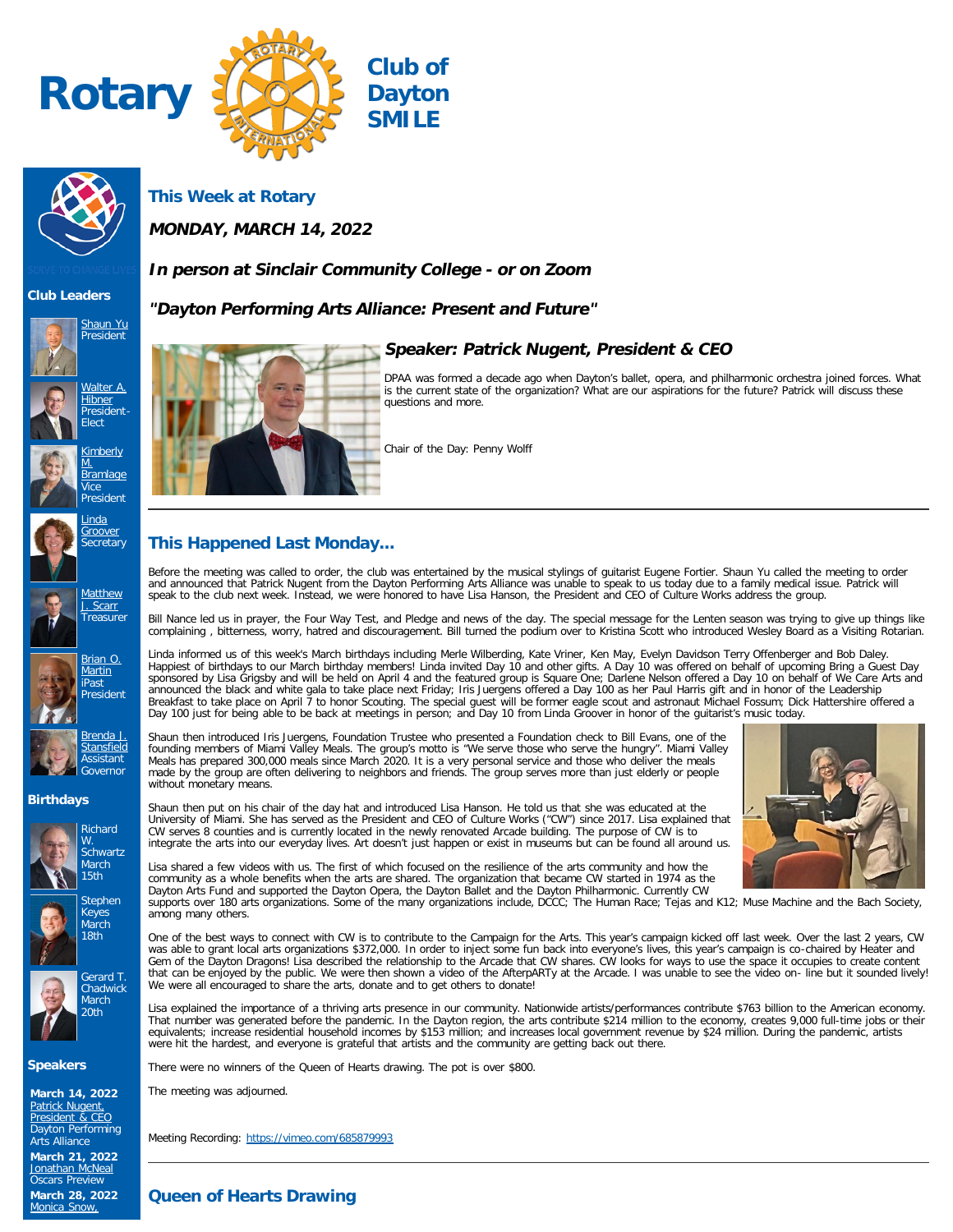Queen of Hearts Raffle is Back

Weekly at Monday Meetings to benefit the Dayton Rotary Foundation \$1 per ticket/\$5 for 6 tickets

Weekly winner draws a card from the deck if they draw the Queen of Hearts then winner takes ½ the pot. If the card is not the Queen of Hearts card then the card is destroyed & we try again next week. Meanwhile the pot continues to grow.

### **CURRENT POT: \$900**

See Secretary Linda or Laura for more information.

#### Department K-9 Unit ATTENTIOM ZOOM PARTICIPANTS

\*For those members who would like to participate via zoom - please let Laura know ahead of time or place your request in the chat prior to the start of the meeting and we will assign you ticket numbers and bill your foundation account.

## **Save the Date for Rotary Night at the WSU Creative Arts Center**

**May 16, 2022 [Judge Tony Cappizi](https://ismyrotaryclub.com/wp_api_prod_1-1/R_Event.cfm?fixTables=0&fixImages=0&EventID=77579976)** Juvenile Justice **May 23, 2022** [Kathleen Carlson](https://ismyrotaryclub.com/wp_api_prod_1-1/R_Event.cfm?fixTables=0&fixImages=0&EventID=77579977) Strengthening Non-Profit Board

**April 25, 2022** [Cathy Gardner, CEO,](https://ismyrotaryclub.com/wp_api_prod_1-1/R_Event.cfm?fixTables=0&fixImages=0&EventID=77579971) [Jewish Federation of](https://ismyrotaryclub.com/wp_api_prod_1-1/R_Event.cfm?fixTables=0&fixImages=0&EventID=77579971) [Greater Dayton](https://ismyrotaryclub.com/wp_api_prod_1-1/R_Event.cfm?fixTables=0&fixImages=0&EventID=77579971) Dayton Dreams Big **Initiative May 02, 2022 TRD** 

**May 09, 2022** [Brandon McClain,](https://ismyrotaryclub.com/wp_api_prod_1-1/R_Event.cfm?fixTables=0&fixImages=0&EventID=77579974) [County Recorder](https://ismyrotaryclub.com/wp_api_prod_1-1/R_Event.cfm?fixTables=0&fixImages=0&EventID=77579974) Veteran Identification Card Program

**[President](https://ismyrotaryclub.com/wp_api_prod_1-1/R_Event.cfm?fixTables=0&fixImages=0&EventID=77579965)** Preservation Dayton **April 04, 2022** <u>[Brent Johnson &](https://ismyrotaryclub.com/wp_api_prod_1-1/R_Event.cfm?fixTables=0&fixImages=0&EventID=77579966)</u><br><u>[Josh Stucky, Owners](https://ismyrotaryclub.com/wp_api_prod_1-1/R_Event.cfm?fixTables=0&fixImages=0&EventID=77579966)</u><br>Square One Salon **April 11, 2022** [Kevin Kelly,](https://ismyrotaryclub.com/wp_api_prod_1-1/R_Event.cfm?fixTables=0&fixImages=0&EventID=77575888) **[Executive Director](https://ismyrotaryclub.com/wp_api_prod_1-1/R_Event.cfm?fixTables=0&fixImages=0&EventID=77575888)** Dayton International Peace Museum **April 18, 2022** [Sgt Theodore Trupp,](https://ismyrotaryclub.com/wp_api_prod_1-1/R_Event.cfm?fixTables=0&fixImages=0&EventID=77579969) [Supervisor](https://ismyrotaryclub.com/wp_api_prod_1-1/R_Event.cfm?fixTables=0&fixImages=0&EventID=77579969) Dayton Police

**Governance May 30, 2022**<br><u>[NO MEETING -](https://ismyrotaryclub.com/wp_api_prod_1-1/R_Event.cfm?fixTables=0&fixImages=0&EventID=77579978)</u><br><u>[MEMORIAL DAY](https://ismyrotaryclub.com/wp_api_prod_1-1/R_Event.cfm?fixTables=0&fixImages=0&EventID=77579978)</u>

**[HOLIDAY](https://ismyrotaryclub.com/wp_api_prod_1-1/R_Event.cfm?fixTables=0&fixImages=0&EventID=77579978) June 06, 2022** [Dr. Daniel Zehringer,](https://ismyrotaryclub.com/wp_api_prod_1-1/R_Event.cfm?fixTables=0&fixImages=0&EventID=77579979)

<u>[Chair](https://ismyrotaryclub.com/wp_api_prod_1-1/R_Event.cfm?fixTables=0&fixImages=0&EventID=77579979)</u><br>Wright State University Music **Department** 

**June 13, 2022** [Molly Brunk, Director](https://ismyrotaryclub.com/wp_api_prod_1-1/R_Event.cfm?fixTables=0&fixImages=0&EventID=77579980) Be Hope

Immigration Center **June 20, 2022** [Tom Nichols](https://ismyrotaryclub.com/wp_api_prod_1-1/R_Event.cfm?fixTables=0&fixImages=0&EventID=77579981) Dayton Dragons Baseball

**June 27, 2022** [Shaun Yu & Walt](https://ismyrotaryclub.com/wp_api_prod_1-1/R_Event.cfm?fixTables=0&fixImages=0&EventID=77579982) **[Hibner](https://ismyrotaryclub.com/wp_api_prod_1-1/R_Event.cfm?fixTables=0&fixImages=0&EventID=77579982)** 

Changing of the Rotary Guard

**July 04, 2022** [NO MEETING - 4TH](https://ismyrotaryclub.com/wp_api_prod_1-1/R_Event.cfm?fixTables=0&fixImages=0&EventID=77580025) [OF JULY HOLIDAY](https://ismyrotaryclub.com/wp_api_prod_1-1/R_Event.cfm?fixTables=0&fixImages=0&EventID=77580025)

**July 11, 2022** [Frank Scott, District](https://ismyrotaryclub.com/wp_api_prod_1-1/R_Event.cfm?fixTables=0&fixImages=0&EventID=77580026) **[Governor](https://ismyrotaryclub.com/wp_api_prod_1-1/R_Event.cfm?fixTables=0&fixImages=0&EventID=77580026)** Rotary District 6670



Thursday, March 24, 2022 Pre-show reception & Performance of **Sweet Charity** 5:30 pm Reception 7:00 pm Showtime

The groovy dance musical hit, **Sweet Charity**, tells the story of Charity Hope Valentine, an eternal optimist in a hard-luck world. Filled with exuberant dance, joyous song, and a nod to the swingin' 60s, this production gives you a special "behind the scenes" look at how a major musical would have felt in rehearsal.

**Sweet Charity** is presented by arrangement with Concord Theatricals on behalf of Tams-Witmark LLC.

Book by Neil Simon Music by Cy Coleman Lyrics by Dorothy Fields. Based on the original screenplay by Federico Fellini, Tulio Pinelli, and Ennio Flaiano.

### **Rotary Bring a Guest Day**

 $\frac{1}{2}$ 

**Your Dayton Rotary Membership Committee is busy making plans for our next "bring a guest day" on Monday, April 4th**



Members are encouraged to bring a prospective member guest to the meeting of April 4th where we will have guest speakers, **Brent Johnson & Josh Stucky, Owners, Square One Salon & Spas**. Their topic will be: Employee Engagement and the Balance of Work & Play

**Our goal is 25 Prospective Member Guests** for the day...so we need everyone to be thinking about who would make a great Rotarian that they can bring to this meeting to check out our club!

Lunch Cost for Prospective Members will be Covered by the Membership Committee.

**MEMBERSHIP GROWTH IS EVERYONE'S RESPONSIBILITY! PLEASE DO YOUR PART!**